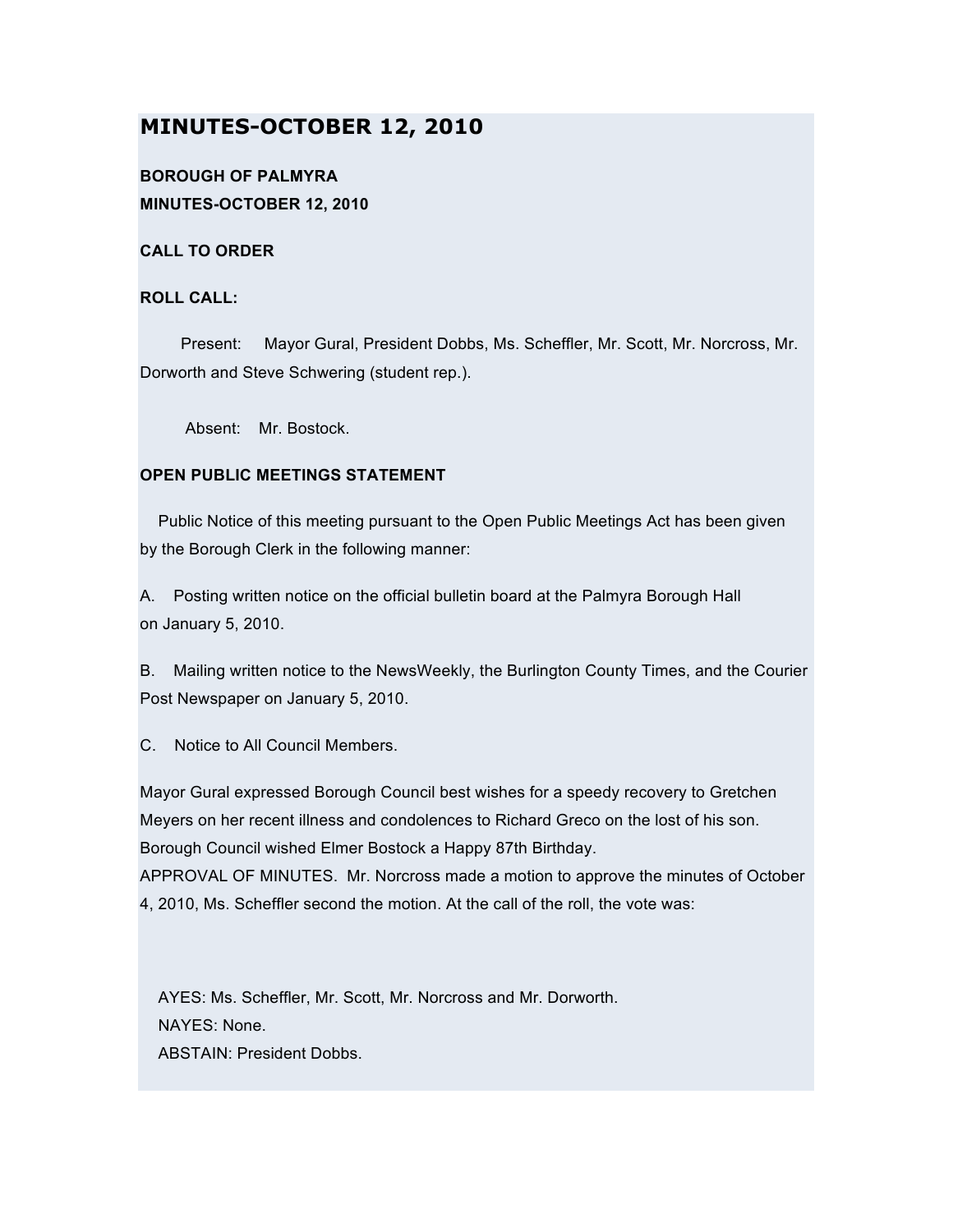#### **PROFESSIONAL UPDATES.**

Harry Fox, Land Engineering gave council an update on the energy audit report. The contractor, Hutchinson is part of Direct Install from the state and the state will pay 60% of the cost to upgrade the lights, the Boroughs cost would be 40%. The Borough would see a return in their investment in the electric bills. Mr. Fox explained that there is also another grant ARROW for \$20,000 to cover the Boroughs 40% share if awarded. The boiler or generator is not covered under the grant. Mr. Norcross inquired if the lights in each office would be on a sensor to turn off, if no one is in the office? Mr. Fox explained that the grant only upgrades what is already in place. Mr. Scott inquired if the windows were covered by the grant. Mr. Fox explained that only the mechanical part of the existing windows. Mayor Gural explained that there is money set aside for the HVAC system. The Borough needs to pick what items they want to replace and Mr. Fox will notify the contractor and send the information to the state for approval. The Borough pays the 40% at the conclusion of the program. Mr. Fox explained that the contractor has not done an inventory of the firehouse yet. Mayor Gural discussed that the first priority is Borough Hall and then the firehouse. Mr. Norcross inquired as to how long to start the HVAC system? Mr. Fox replied that it will start shortly since the energy audit is complete.

Resolution 2010-157, Resolution Authorizing Land Engineering To Proceed On Energy Audit Findings. Mr. Norcross made a motion to approve the resolution, President Dobbs second the motion. At the call of the roll, the vote was:

AYES: President Dobbs, Ms. Scheffler, Mr. Scott, Mr. Norcross and Mr. Dorworth. NAYES: None. Mr. Fox will proceed according to the presentation to council and subject to the programs requirements.

#### **ORDINANCE ON SECOND READING.**

**A.** Ordinance 2010-16, Ordinance Amending Ordinance 2010-6, To Include and To Delete Various Properties To Schedules A and B. (Block 76-Lot 3). Mr. Rosenberg explained that this ordinance removes one property from Schedule A to Schedule B for the BID (block 76, lot 3). Ms. Scheffler made a motion to open the ordinance for a public hearing, Mr. Norcross second the motion. All members present voted in favor of the motion. No one from the public wishing to be heard, Ms. Scheffler made a motion to close the public hearing, Mr. Norcross second the motion. All members present voted in favor of the motion. President Dobbs made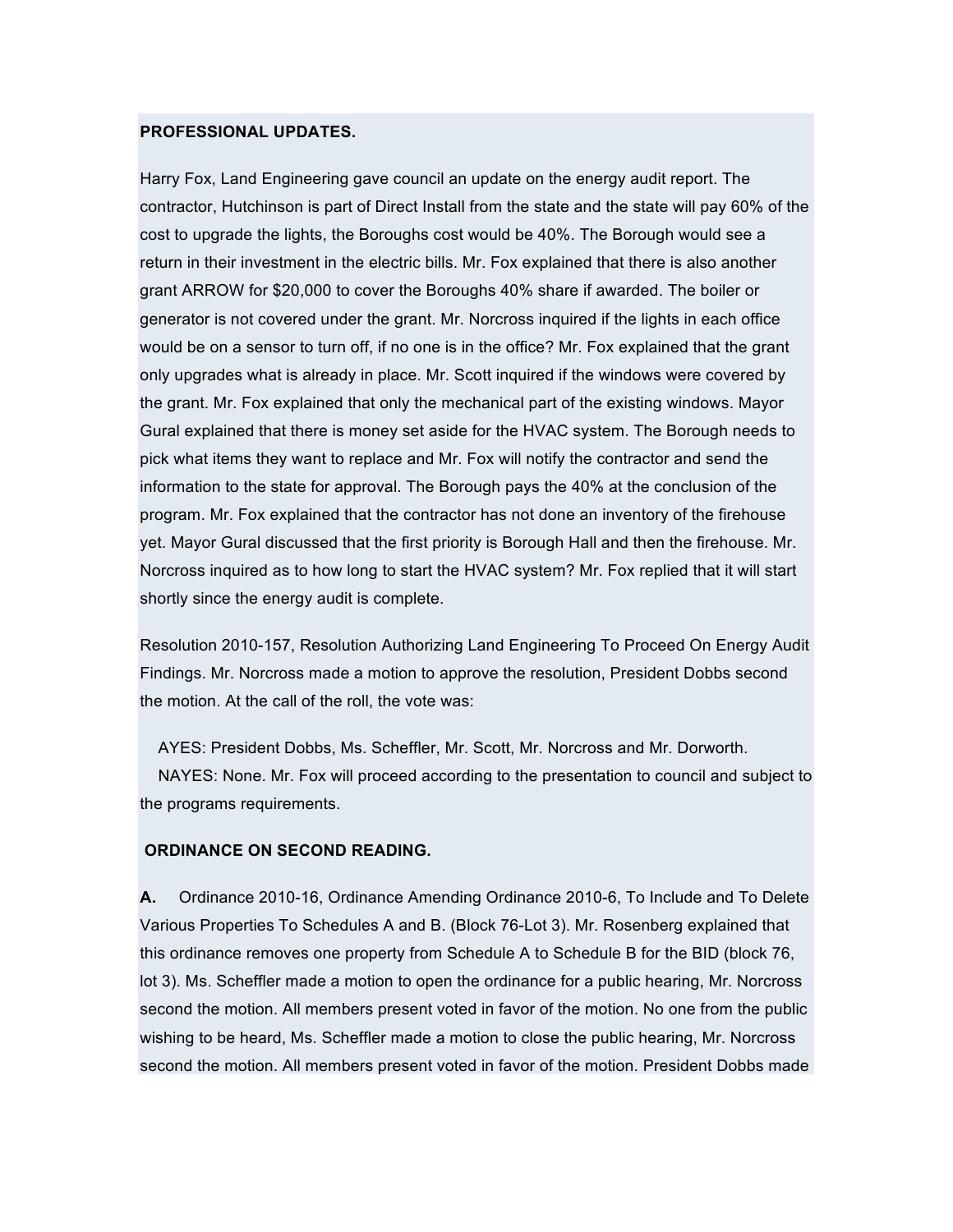a motion to adopt the ordinance on second and final reading, Ms. Scheffler second the motion. At the call of the roll, the vote was:

AYES: President Dobbs, Ms. Scheffler, Mr. Scott, Mr. Norcross and Mr. Dorworth. NAYES: None. The ordinance was adopted on second and final reading and will take effect after publication according to law.

**B.** Ordinance 2010-17, Ordinance To Determine The Rates Of Compensation Of Each Officer And Employee Of The Borough Of Palmyra. Mr. Norcross made a motion to open the ordinance for a public hearing, Ms. Scheffler second the motion. All members present voted in favor of the motion. No one from the public wishing to be heard, Ms. Scheffler made a motion to close the public hearing, President Dobbs second the motion. All members present voted in favor of the motion. Mr. Norcross made a motion to adopt the ordinance on second and final reading, Mr. Dorworth second the motion. At the call of the roll, the vote was:

AYES: President Dobbs, Ms. Scheffler, Mr. Scott, Mr. Norcross and Mr. Dorworth. NAYES: None. The ordinance was adopted on second and final reading and will take effect after publication according to law.

#### **NEW BUSINESS.**

**A**. Resolution 2010-149 Resolution Requesting Approval of Items Of Revenue And Appropriation N.J.S.A. 40A: 4-87 NJ State Police-Cert trailer Equipment & Supply. (Chapter 159). Mr. Norcross made a motion to approve the resolution, Mr. Dorworth second the motion. At the call of the roll, the vote was:

AYES: President Dobbs, Ms. Scheffler, Mr. Scott, Mr. Norcross and Mr. Dorworth. NAYES: None.

**B.** Resolution 2010-150, Resolution Authorizing Approval of Bills. Mr. Dorworth made a motion to approve the resolution, Ms. Scheffler second the motion. At the call of the roll, the vote was:

AYES: President Dobbs, Ms. Scheffler, Mr. Scott, Mr. Norcross and Mr. Dorworth. NAYES: None.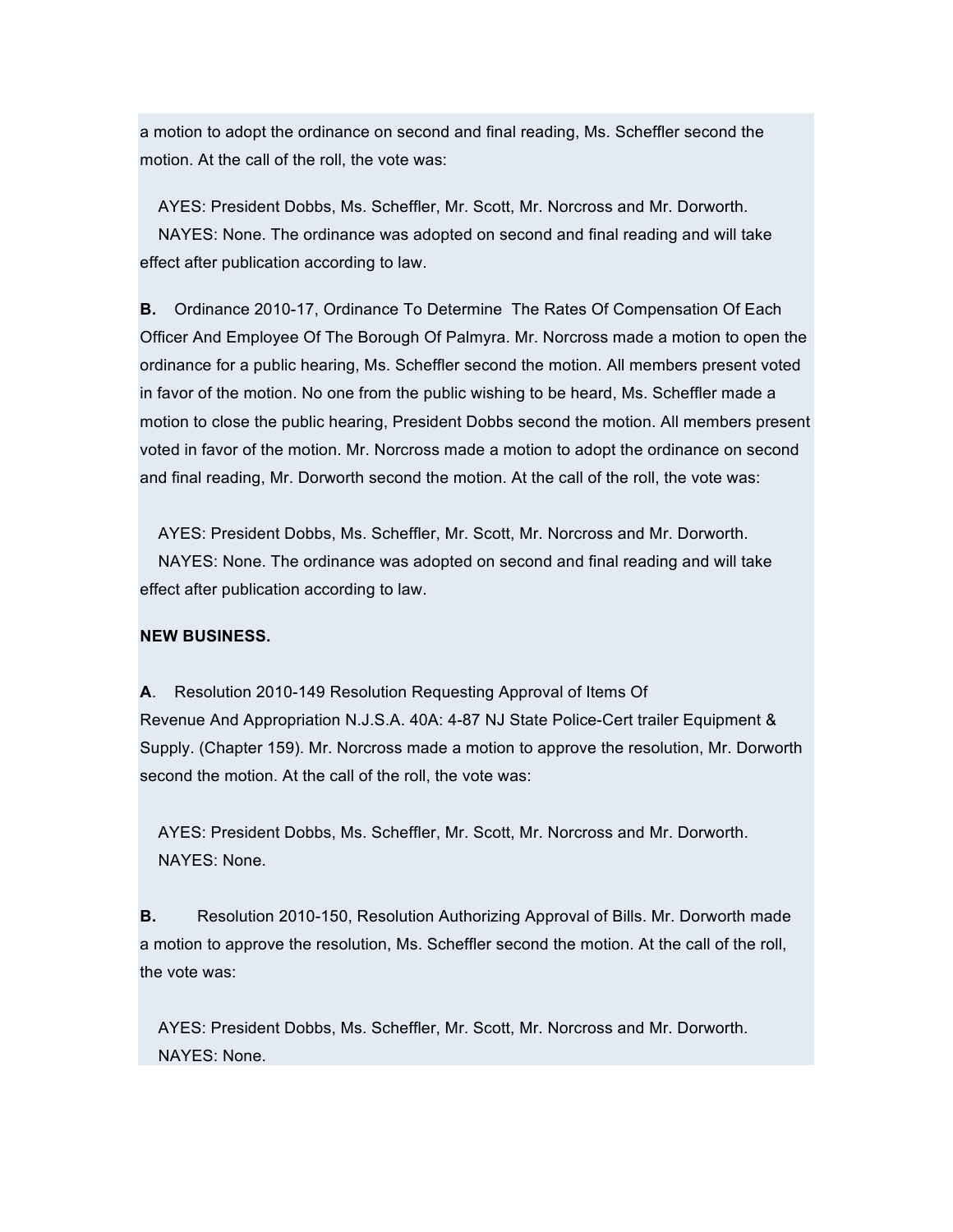**C**. Resolution 2010-151, Resolution Authorizing Mayor To Sign Shared Services Agreement

Between The Board of Chosen Freeholders of Burlington County And The Borough Of Palmyra. (Central communications). Mr. Norcross made a motion to approve the resolution, Ms. Scheffler second the motion. At the call of the roll, the vote was:

AYES: President Dobbs, Ms. Scheffler, Mr. Scott, Mr. Norcross and Mr. Dorworth. NAYES: None.

**D.** Resolution 2010-152, Resolution For Park Development Project. Mayor Gural explained that this would be for active recreational program with funding from the county. Mayor Gural discussed that the first priority is the Ethel B. Hardy Park and then the park at the Riverfront. President Dobbs made a motion to approve the resolution, Ms. Scheffler second the motion. At the call of the roll, the vote was:

AYES: President Dobbs, Ms. Scheffler, Mr. Scott, Mr. Norcross and Mr. Dorworth. NAYES: None.

**E.** Resolution 2010-153, Resolution Of The Borough of Palmyra Approving A Contract Change

Order For South Broad Street Diagonal Parking and Shared Use Bikeway. Ms. Scheffler made a motion to approve the resolution, Mr. Norcross second the motion. At the call of the roll, the vote was:

AYES: President Dobbs, Ms. Scheffler, Mr. Scott, Mr. Norcross and Mr. Dorworth. NAYES: None.

**F.** Resolution 2010-154, Resolution Of The Borough of Palmyra Approving A Contract Change

Order For Third, Race and Second Street. President Dobbs made a motion to approve the resolution, Mr. Norcross second the motion. At the call of the roll, the vote was:

AYES: President Dobbs, Ms. Scheffler, Mr. Scott, Mr. Norcross and Mr. Dorworth. NAYES: None.

**G**. Resolution 2010-155, Resolution For Plumbing Inspector. Mayor Gural inquired about the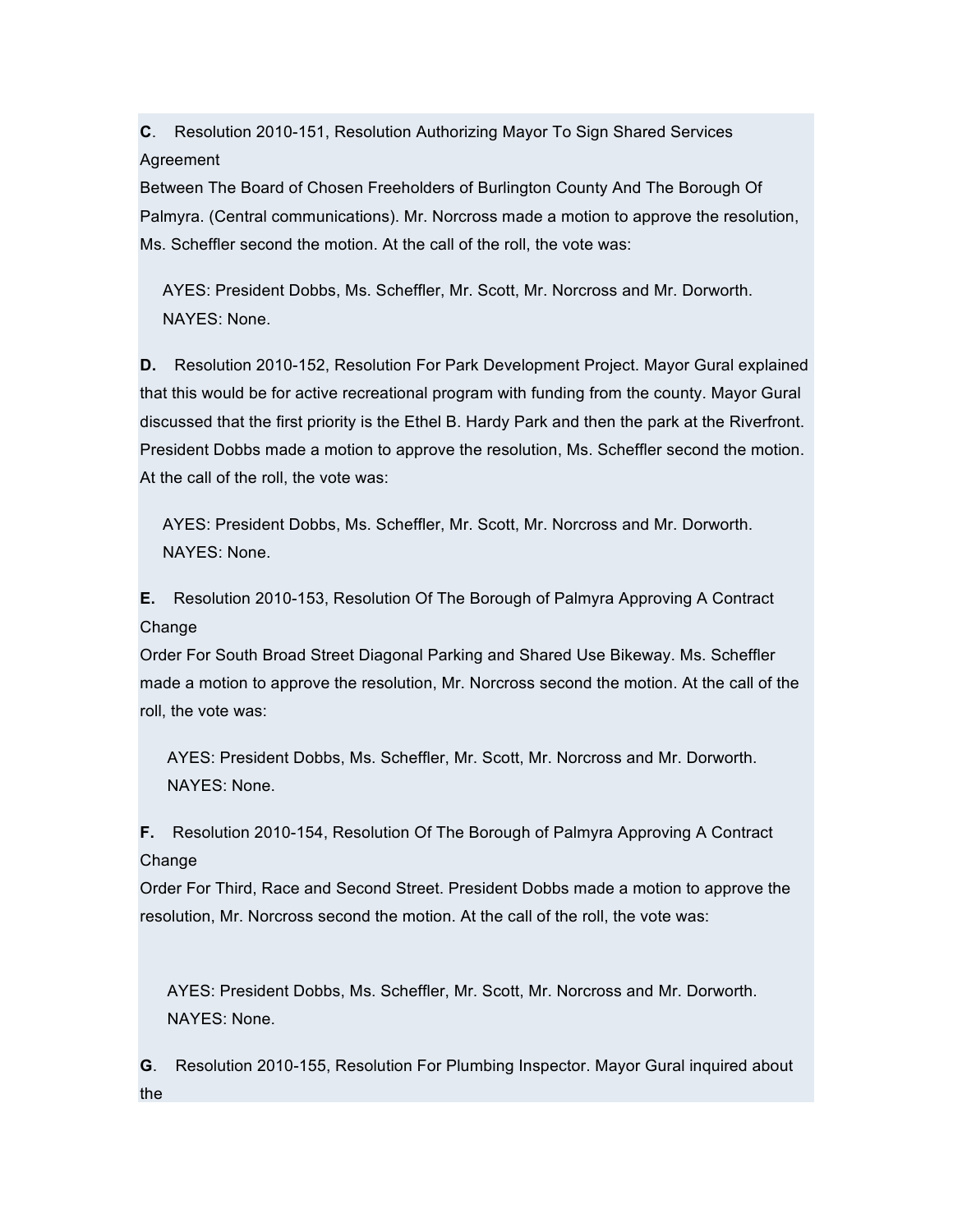length of term of the appointment. Mr. Rosenberg explained that he did some research and that council may appoint temporarily for 60 days and that at the end of 60 days council would have to make a permanent appointment. Mr. Rosenberg discussed that council has the option of giving the existing contractor 60 days notice and hiring a temporary until the first of the year. Mr. Norcross inquired if the contractor could be given notice until November 1st and a new employee start? Mr. Rosenberg replied that some notice should be given to the current contractor. Mrs. Kilmer explained that the Borough would receive the fees for the permits if they hired an employee to do the inspections instead of a contractor. Mrs. Kilmer also discussed that Mr. Carbone, who has applied for the position would be glad to meet with council for an interview. President Dobbs inquired if DCA has to be notified before council hires anyone. Mayor Gural requested that BIU be notified that they are no longer needed by the Borough as of November 1st, 2010 and request that Mr. Carbone attend the November 1st council meeting. Mrs. Kilmer explained that council did not approve or sign the temporary renewal of the contract with BIU.

# **H.** Resolution 2010-156, Resolution Appointing A Special Officer For The Borough of Palmyra

Police Department. Chief Pearlman explained that he would like to use John Quigg on court days as a Class II officer. Mayor Gural explained that the budget was approved for four Class II officers so this appointment will not add to the police budget. President Dobbs made a motion to approve the resolution, Ms. Scheffler second the motion. At the call of the roll, the vote was:

AYES: President Dobbs, Ms. Scheffler, Mr. Scott, Mr. Norcross and Mr. Dorworth. NAYES: None.

Municipal Court-Council held a discussion on the overcrowding at the last court session. Chief Pearlman explained that he had talked with the court administrator about the overcrowding and that they were going to attempt only the person scheduled for court in the court room. Mr. Rosenberg explained that court is open to the public and that you can not stop someone from attending. Ms. Scheffler discussed that she is concerned if someone is in the hallway and they do not hear their name called. Chief Pearlman explained that some on the problem is that people are scheduled at different times and sometimes the sessions overflow into the next one. Ms. Scheffler inquired if the Borough is committed to one court day a month. Mr. Rosenberg explained that it is the Judge's decision when to hold court. Mr. Norcross explained that the court should not be collecting the fees downstairs. They should use the violation window outside the court room that was designed for Riverton. Mayor Gural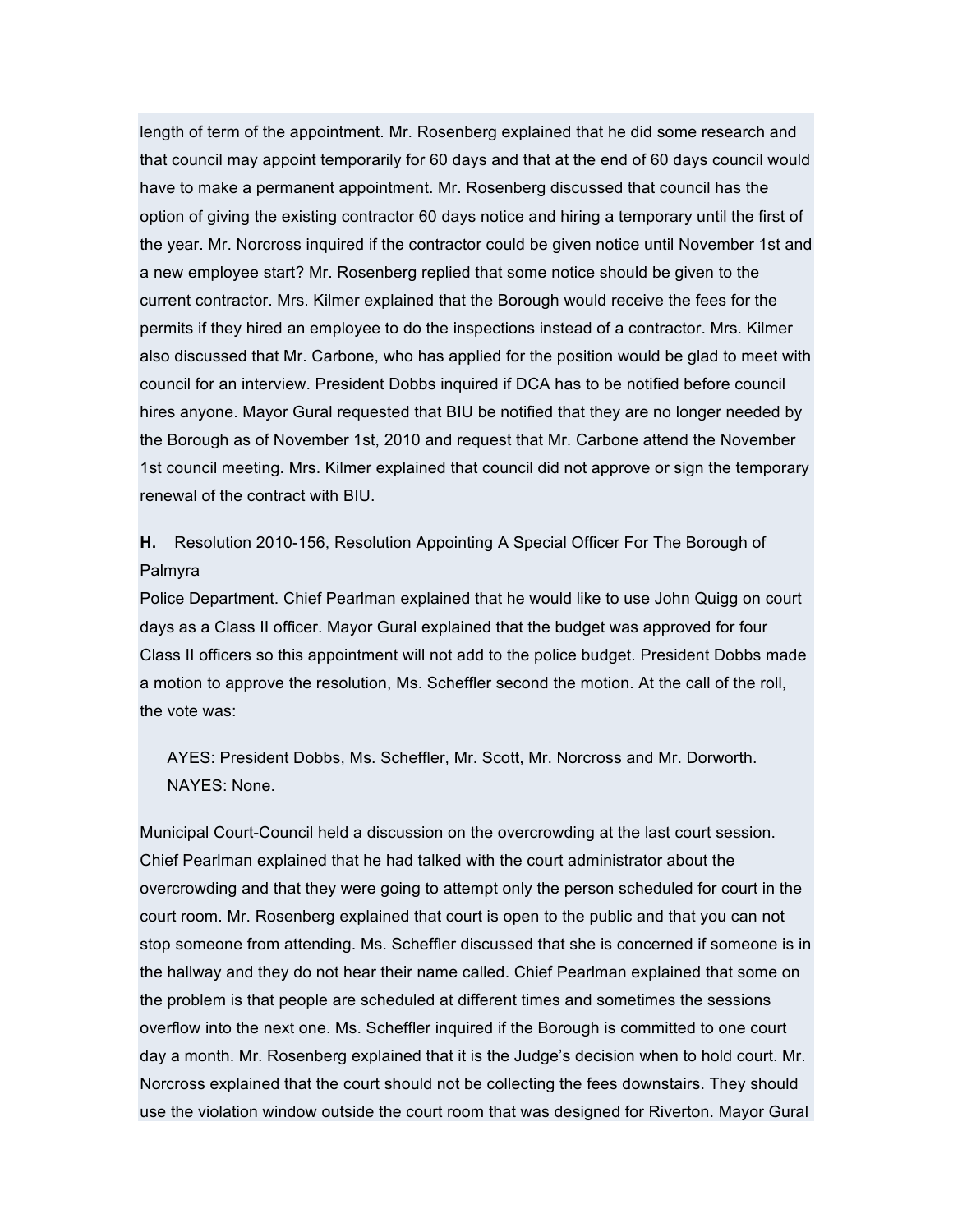requested that the matter be discussed with the court administrator and requested that the public safety committee meet with the court office. Mayor Gural would like to have the Judge attend the next council meeting on the issue.

**I.** Appointment of Administrator-Mayor Gural discussed that Ms. Scheffler and the administration committee needs to have a meeting to discuss the position. Mayor Gural would like to appoint Barbara Sheipe until the end of the year, while the budget is reviewed and the committee meets. Mr. Scott inquired as to the reason a permanent appointment is not being made. Mayor Gural explained that it needs to be address with budget issues and Ms. Scheffler explained that she is not comfortable at this time with a permanent appointment. Resolution 2010-158, Resolution Appointing An Interim Administrator. President Dobbs made a motion to appoint Barbara A. Sheipe as acting administrator until December 31, 2010, Ms. Scheffler second the motion. At the call of the roll, the vote was:

AYES: President Dobbs, Ms. Scheffler, Mr. Scott, Mr. Norcross and Mr. Dorworth. NAYES: None.

### **PUBLIC COMMENTS.**

Ms. Scheffler made a motion to open the meeting for public comments, President Dobbs second the motion. All members present voted in favor of the motion. Mr. Fratto-Broad Street discussed that if the administrator position is high priority for the Borough, council needs to prioritize a list for next years budget so that things are trim down in order of priority.

No one else from the public wishing to be heard, Mr. Dorworth made a motion to close the public portion, Mr. Norcross second the motion. All members present voted in favor of the motion.

Resolution 2010-159, Resolution Excluding The Public From Certain Meetings Pursuant To Section 8 Of The Open Public Meeting Act C. 231 P.L. 1975(negotiations,litiagation, contracts). Mr. Scheffler made a motion to approve the resolution, Mr. Dorworth second the motion. All members present voted in favor of the motion. Council went into executive session at 8:00 pm. Council returned to public session at 8:40pm.

### **Adjournment.**